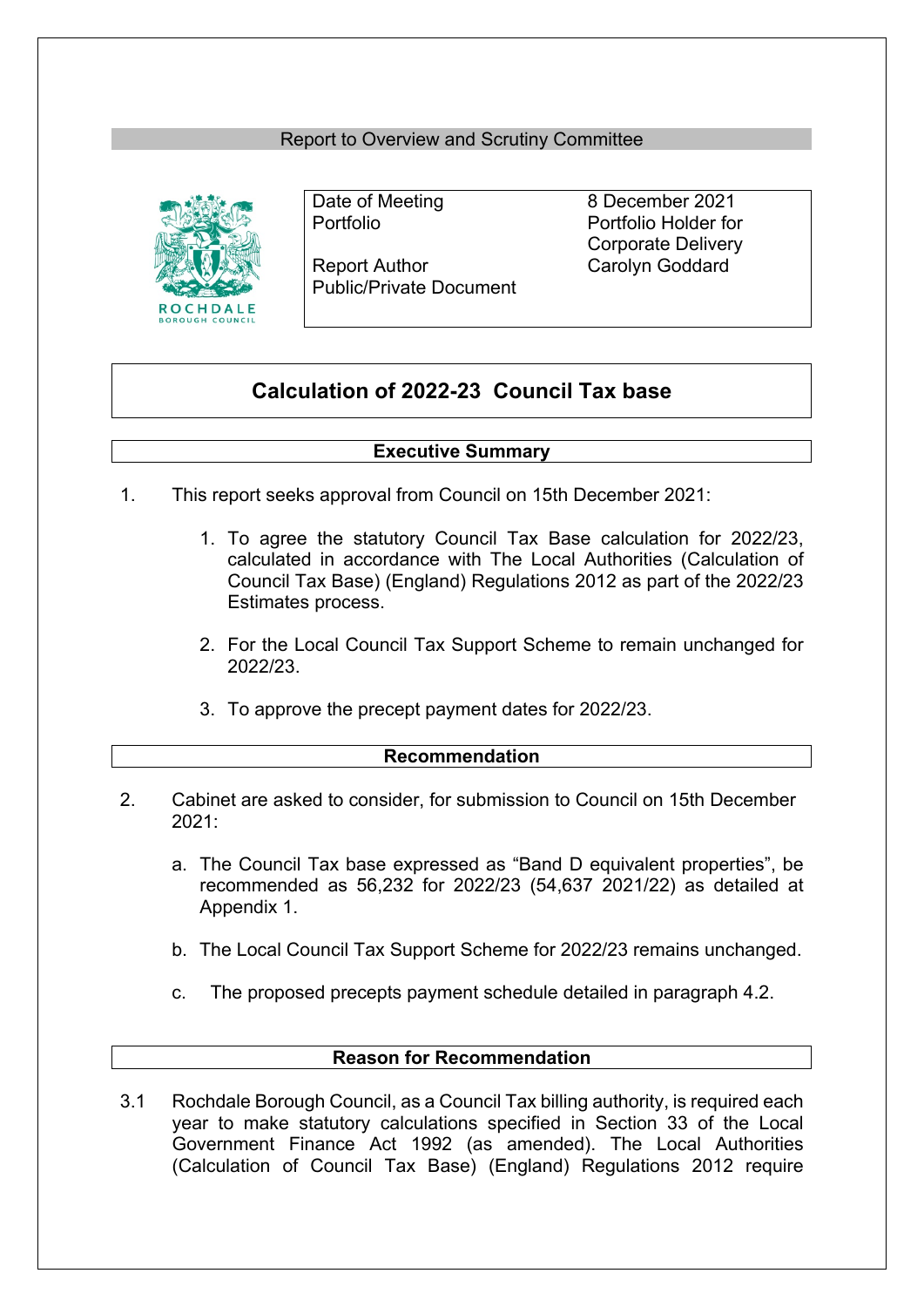authorities to calculate the Council Tax base (number of taxable properties), expressed as "Band D equivalent properties". Approval of these calculations is required by 31st January in each financial year.

- 3.2 The Local Government Finance Act 1992 prescribes the procedures to be adopted in setting precept payment dates. The Act requires billing authorities to notify precepting authorities of a proposed payments schedule. This notification must be given before 31st December in respect of the following financial year. The final payments schedule is then confirmed by 31st January.
- 3.3 The calculation of the tax base has to be made by 31st January and notified to the major precepting and levying authorities. Under Section 84 of the Local Government Act 2003 the determination can be delegated to a committee or sub-committee in accordance with Section 101 of the Local Government Act 1972. This report recommends that Cabinet considers this report for submission to Council on 15th December 2021.

## **Key Points for Consideration**

#### 4.1 **Calculation of the Council Tax Base**

- 4.1.1 The calculation of the tax base starts with the number of recorded properties in each tax band (A to H) as at 13th September 2021, adjusted for:
	- changes expected to occur up to 31st March 2023 as a result of appeals, demolition and new home construction;
	- estimated number of disabled person's reductions;
	- discounts allowed for single person households, students and empty/exempt properties.
- 4.1.2 Following on from the resulting figure from the application of the process outlined in paragraph 4.1.1, the tax base calculation also takes account of the additional charges resulting from the local discount scheme in place for empty properties and second homes, along with the impact of the Local Council Tax Support scheme.
- 4.1.3 The calculated number of properties in each band is then multiplied by a factor specified in the regulations to give an "equivalent number of band D properties" and then by an estimate of the likely collection rate for 2022/23 to give the tax base.
- 4.1.4 The Council Tax base is used by the precepting authorities to apportion their net expenditure to their constituent authorities and by Rochdale Borough Council to set the level of Council Tax for 2022/23.
- 4.1.5 The Council's net budgeted spending, including precepts and levies and after taking account of receipts of Business Rate income, is divided by the tax base to produce the Council Tax level for Band D properties, which is the headline tax figure.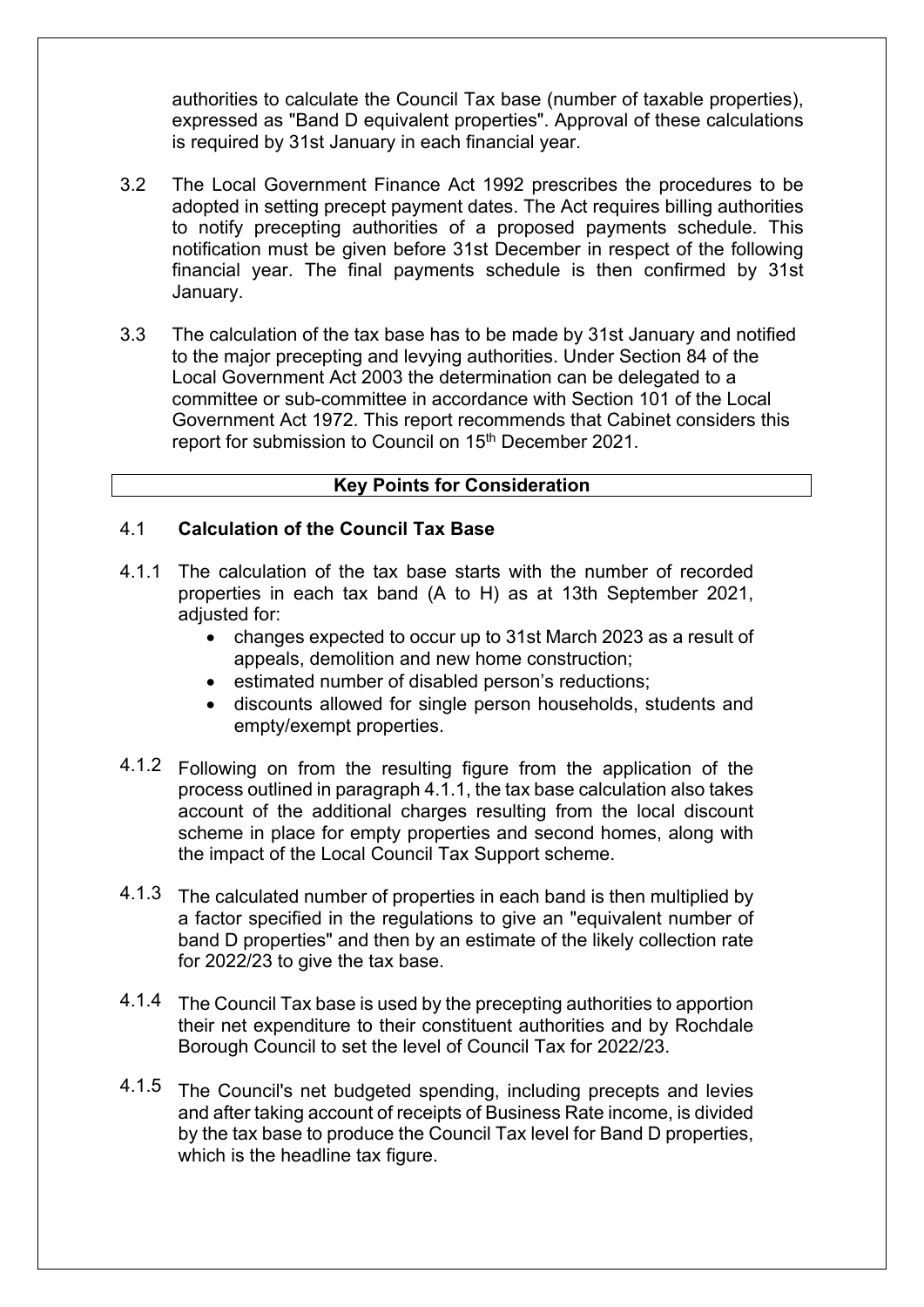#### 4.2 **Local Council Tax Support Scheme**

- 4.2.1 Schedule 1A of the Local Government Finance Act 2012 requires local authorities to annually review their local scheme; with any revisions to the scheme requiring a period of consultation and must be agreed by Council by 31st January each year. There are no requirements to consult, should the scheme remain unchanged.
- 4.2.2 It is proposed that the Scheme continues unchanged for 2022/23.

#### 4.3 **Precepting Authority and Payment Dates 2022/23**

4.3.1

From 2018/19 elected Combined Authority Mayors were able to raise additional resources through a precept (or additional charge) on local Council Tax bills. The Greater Manchester Combined Authority (GMCA) sets a precept with two separately identified elements for the Mayor's general functions, including the precept previously made for GM Fire & Rescue Authority, and for Police & Crime Commissioner functions.

4.3.2

For 2022/23 the precepting authorities will continue to be:

- a) Rochdale Borough Council General Functions
- b) Rochdale Borough Council Adult Care
- c) GMCA Mayoral Police & Crime Commissioner
- 4.3.3 d) GMCA Mayoral (including Fire Services)

The Local Government Finance Act 1992 prescribes the procedures to be adopted in setting precept payment dates. The Act requires billing authorities to notify precepting authorities of a proposed payments schedule. This notification must be given before 31<sup>st</sup> December in respect of the following financial year. The final payments schedule is then confirmed by 31<sup>st</sup> January.

The proposed payments schedule, is in line with the one operating in the current year, which was agreed by all Greater Manchester Authorities:

| 20th April 2022     | 20th October 2022  |
|---------------------|--------------------|
| 20th May 2022       | 21st November 2022 |
| 20th June 2022      | 20th December 2022 |
| 20th July 2022      | 20th January 2023  |
| 22nd August 2022    | 20th February 2023 |
| 20th September 2022 | 20th March 2023    |

### 4.4

## **Alternatives Considered**

No alternative is available, as the Council has a statutory requirement to calculate and approve a Council Tax base each financial year.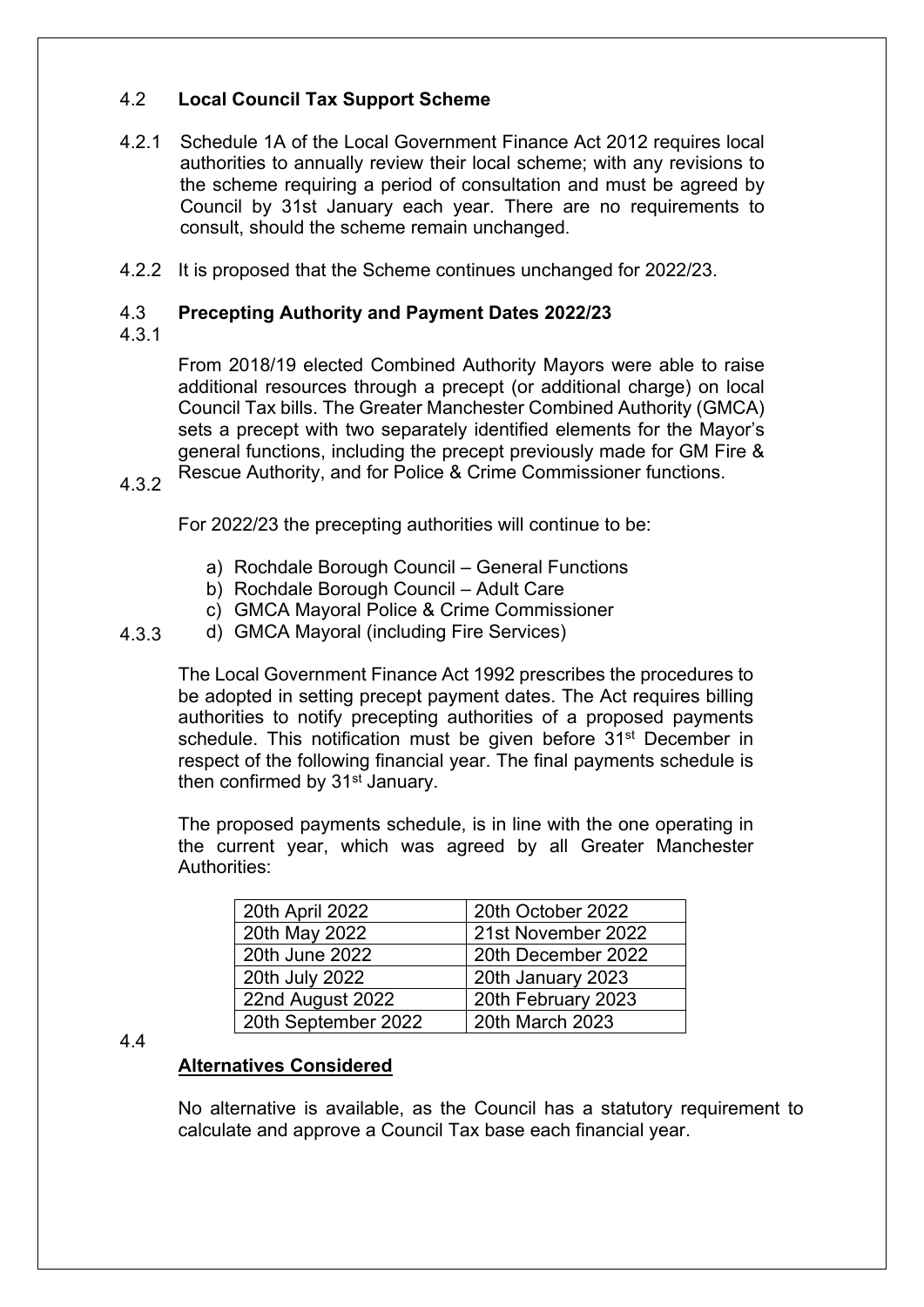- 5.1 The detailed calculation of the tax base is set out in Appendix 1.
- 5.2 The total number of properties has increased by 752 from 95,207 to 95,959 in the year ending on 13th September 2021. In the previous two years the net change had been increases of 478 (2020) and 743 (2019). There continues to be a level of new build across the Borough, and whilst some of this is offset by demolitions, this further increase shows a continuing growth in the overall property numbers.
- 5.3 The Local Council Tax Support scheme forecast provided in the tax base is based on the 2021/22 local scheme which was approved by Council on 16th December 2020. The 2021/22 scheme includes a banded income scheme for working age residents in receipt of Universal Credit.
- 5.4 The overall estimated collection rate is increasing to 97.5%, and reflects the forecasted continuing financial impact of the Covid 19 pandemic on the borough's residents, and the overall economic situation (97% in 2021/22). Prior to the Covid 19 pandemic the collection rate for 2020/21 had been estimated at 98%.
- 5.5 An estimate of the outturn for 2021/22 Council Tax income will be compared to the 2021/22 budgeted baseline amount. Differences between the budget and the projected actual outturn for 2021/22 will be considered as part of setting the 2022/23 Estimates process.

The Local Authorities (Collection Fund: Surplus and Deficit) (Coronavirus) (England) Regulations 2020 came into force on 1st December 2020. The regulations require the repayment of Collection Fund deficits arising in 2020/21 to be spread over the three financial years, 2021/22 to 2023/24, rather than the usual period of a year. Council Tax precept payments will be adjusted to reflect the requirements of the regulations.

# **Risk and Policy Implications**

It is necessary to comply with Section 33 of the Local Government Finance Act 1992 (as amended); The Local Authorities (Calculation of Council Tax Base) (England) Regulations 2012; Section 84 of the Local Government Act 2003 and Section 101 of the Local Government Act 1972, to ensure that there is no risk of the authority acting ultra vires in relation to its Council Tax arrangements. 6.1

It is necessary to comply with Section 33 of the Local Government Finance Act 1992 (as amended) and The Local Authorities (Calculation of Council Tax Base) (England) Regulations 2012, to ensure the Council Tax Base is correctly calculated.

| <b>Consultation</b> |  |  |  |  |
|---------------------|--|--|--|--|
|                     |  |  |  |  |
|                     |  |  |  |  |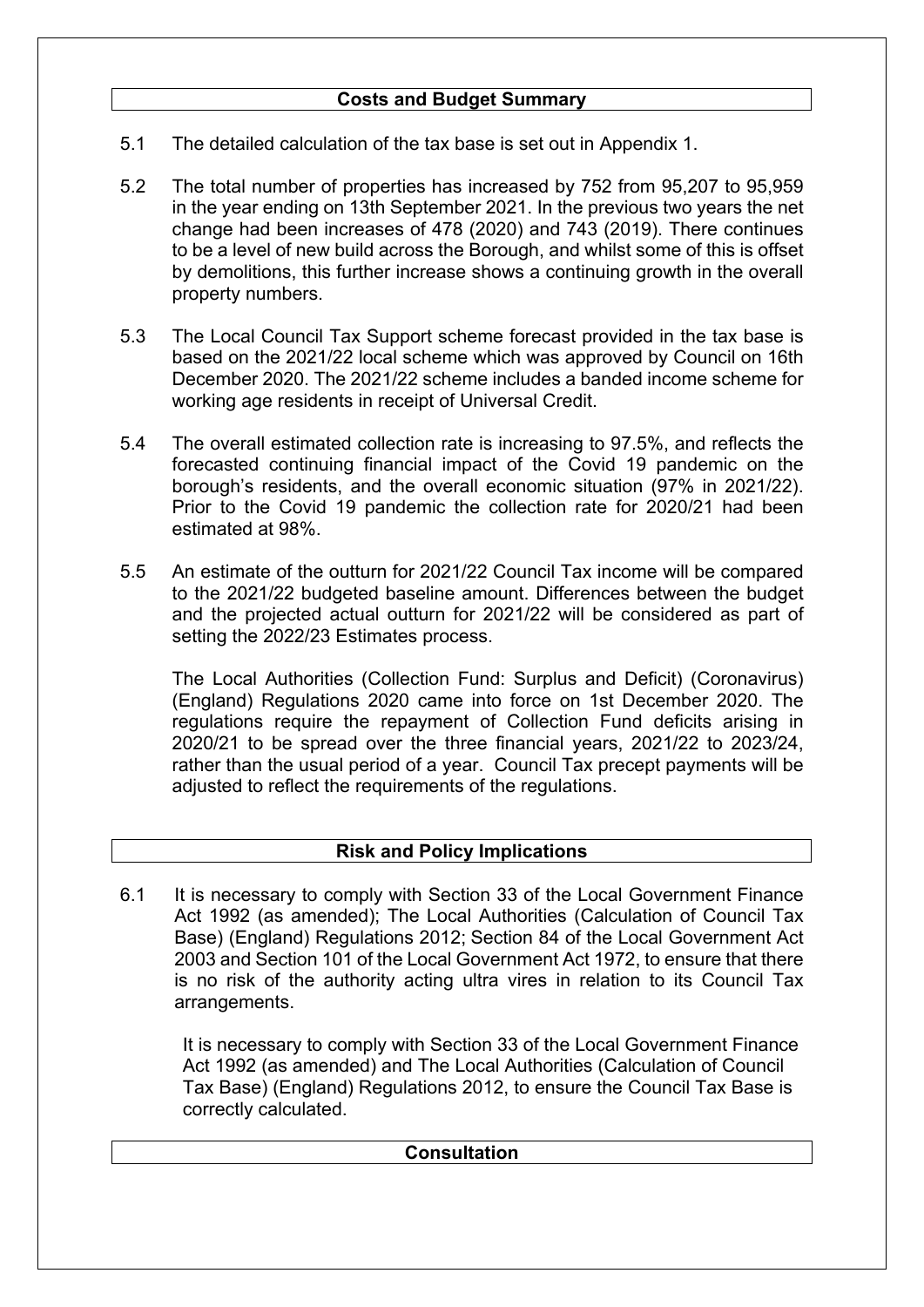7. This report is part of the budget setting process and consultation is undertaken with stakeholder groups, staff and service users as appropriate throughout the budget process.

| <b>Background Papers</b> | <b>Place of Inspection</b> |  |  |
|--------------------------|----------------------------|--|--|
|                          |                            |  |  |
|                          |                            |  |  |
|                          |                            |  |  |

| <b>For Further Information Contact:</b> | $\mid$ Carolyn Goddard, Tel: 01706 926051, |  |
|-----------------------------------------|--------------------------------------------|--|
|                                         | Carolyn.Goddard@Rochdale.Gov.uk            |  |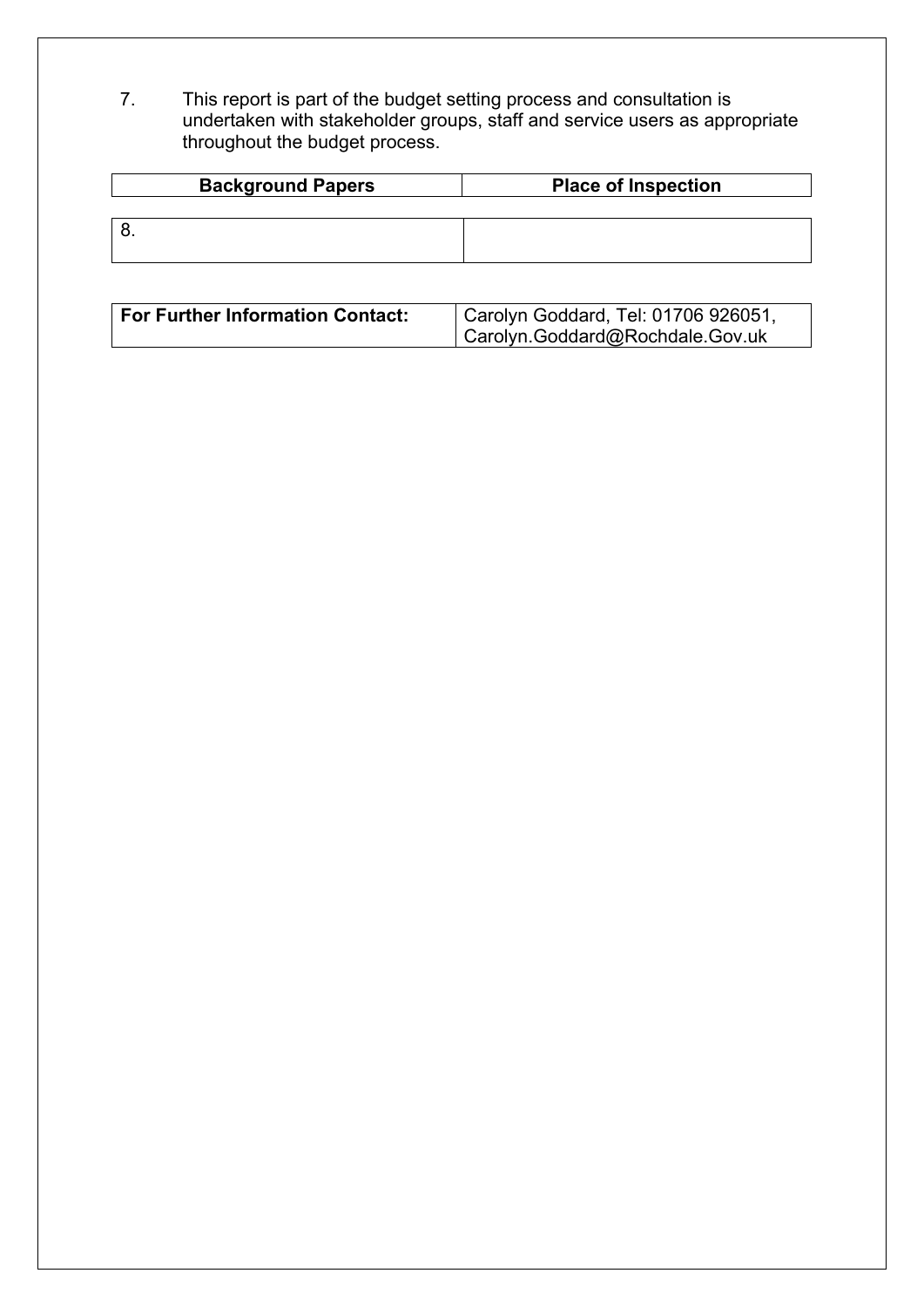# **Appendix 1 – Calculation of the Council Tax base for 2022/23**

## 1.1 Property Details

| (1)          | (2)           | (3)                                             | (4)                                                                                   | (5)    | (6)                                |
|--------------|---------------|-------------------------------------------------|---------------------------------------------------------------------------------------|--------|------------------------------------|
| <b>Band</b>  | Valuation *   | Properties @ 13 <sup>th</sup> September<br>2021 | Adjusted number of properties, after<br>discounts, exemptions etc. (see 1.2<br>below) | Factor | <b>Band D</b><br><b>Equivalent</b> |
| A (Disabled) | £40,000       | 99                                              | 90                                                                                    | 5/9    | 50                                 |
| A            | £40,000       | 51,193                                          | 31,540                                                                                | 6/9    | 21,027                             |
| B            | £52,000       | 16,860                                          | 13,543                                                                                | 7/9    | 10,533                             |
| C            | £68,000       | 12,707                                          | 10,996                                                                                | 8/9    | 9,774                              |
| D            | £88,000       | 8,036                                           | 7,646                                                                                 |        | 7,646                              |
| E            | £120,000      | 4,445                                           | 4,088                                                                                 | 11/9   | 4,996                              |
| F            | £160,000      | 1,682                                           | 1,551                                                                                 | 13/9   | 2,240                              |
| G            | £320,000      | 881                                             | 793                                                                                   | 15/9   | 1,322                              |
| H            | over £320,000 | 56                                              | 43                                                                                    | 18/9   | 86                                 |
| <b>TOTAL</b> |               | 95,959                                          | 70,290                                                                                |        | 57,674                             |

\* Valuations based on property values as at 1st April 1991.

- 1.2 The total number of properties at 95,959 on 13th September 2021 (column 3) compares to 95,207 last year, reflecting that new house building developments within the Borough were greater than demolitions during the year, resulting in a net growth in the overall number of properties. Adjustments are made to reflect the forecast level of discounts and exemptions given to Council Tax payers:
- 1.3 To calculate the statutory tax base, the number of Band D equivalent properties (column 6) is multiplied by the estimated eventual collection rate for income raised relating to 2022/23. The estimated collection rate used for 2022/23 is 97.5% (2021/22: 97%).